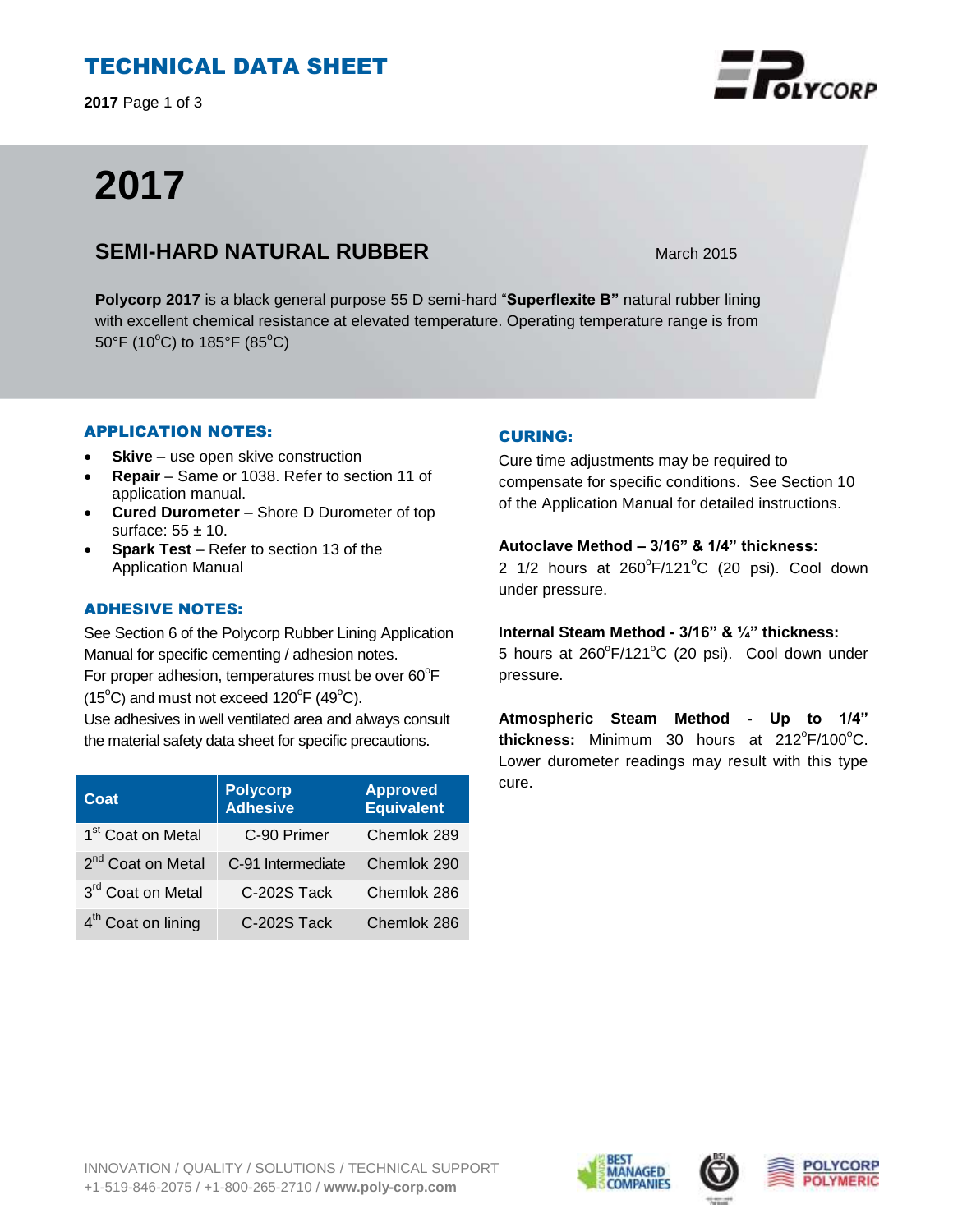# TECHNICAL DATA SHEET

**2017** Page 2 of 3



#### STORAGE:

Store in a cool and dry area.

| <b>Shelf Life</b>              |          |
|--------------------------------|----------|
| Stored below 50°F (10°C)       | 180 days |
| Stored between 51 and 70°F     | 60 days  |
| Stored between 71 and 90°F     | 45 days  |
| Do not store above 90°F (32°C) |          |

Depending on storage conditions it may be possible to use rubber linings beyond the recommended shelf life however additional testing must be completed. Please contact Polycorp for recommended test procedures. A sample of the rubber lining can also be sent back to Polycorp for verification.

Storage, handling and application methods must conform to the Polycorp Rubber Lining Application Manual.

#### TYPICAL PROPERTIES:

| <b>Property</b>                                         | <b>Value</b>                | <b>ASTM Test Method</b> |
|---------------------------------------------------------|-----------------------------|-------------------------|
| Hardness (Face)                                         | $55D \pm 10$                | D <sub>2240</sub>       |
| Tensile Strength (min, psi)                             | 2000                        | D412                    |
| Elongation at Break (min,%)                             | 60                          | D412                    |
| <b>Specific Gravity</b>                                 | 1.30                        | D <sub>297</sub>        |
| Adhesion to Metal (min, lbs)                            | 25                          | D429                    |
| Operating Temperature Range for Optimum<br>Service Life | 50°F (10°C) to 185°F (85°C) | N/A                     |

All physical property values developed and measured using a press-cured sample sheet prepared in accordance with ASTM D3182.

#### **PRECAUTIONS:**

- This is a hard rubber compound. Over curing will cause brittleness.
- Do not use in transport equipment or tanks to be installed outside.
- This lining may not be suitable for equipment that may be exposed to extremely low temperatures. If temperatures will be below 32 F/0 °C, contact Polycorp with all the service conditions for a specific recommendation.
- Cool down to 120 F/49 °C before releasing pressure during pressure cure.
- Do not ship lined tank below 20 °F